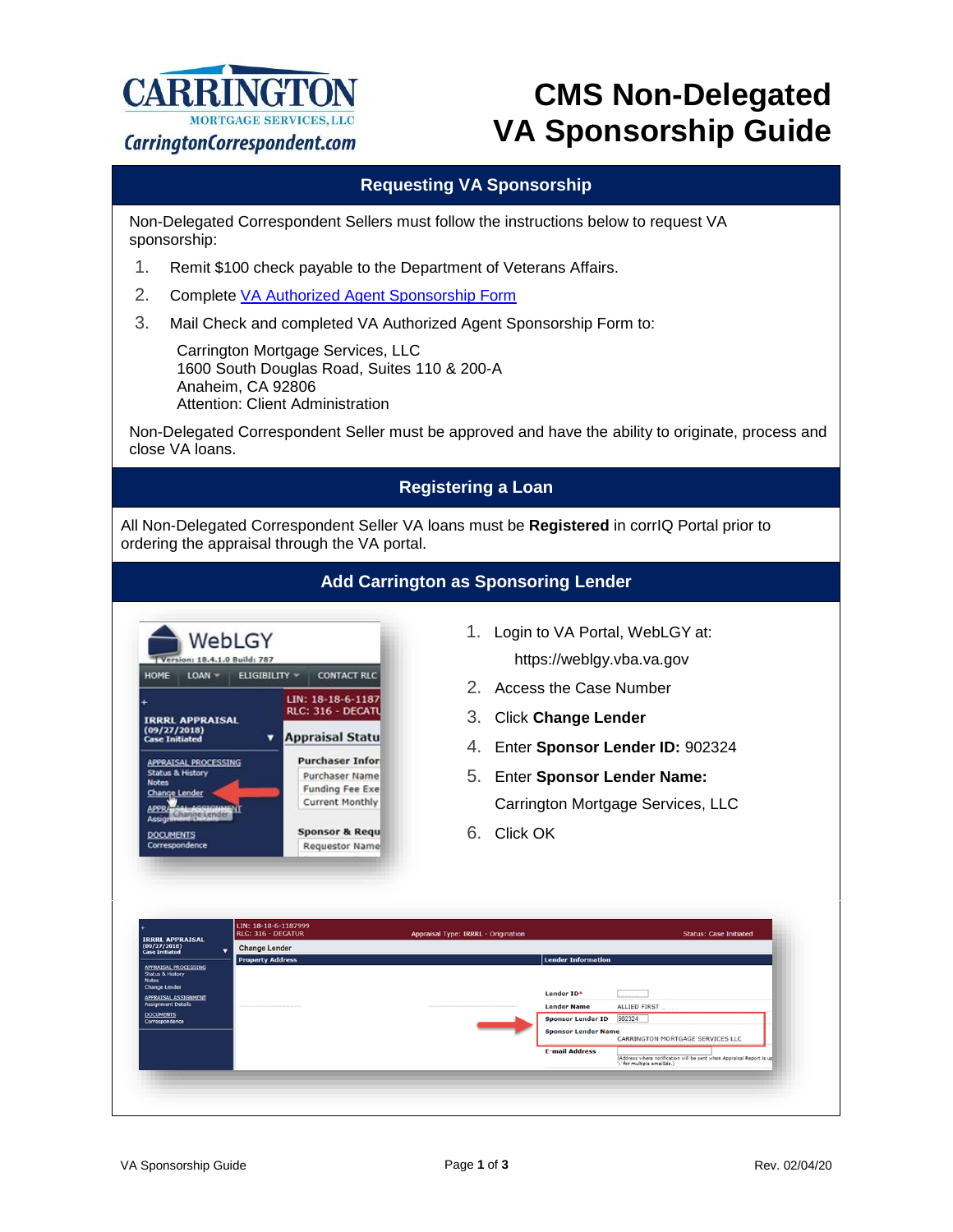

# **CMS Non-Delegated VA Sponsorship Guide**

## **VA Funding Fee**

Non-Delegated Correspondent Seller is responsible for paying the VA Funding Fee. CMS will audit the closed loan file to validate the Funding Fee has been paid prior to CMS purchasing the loan.

#### **Appraisal & Notice of Value (NOV)**

As the VA Sponsor, CMS is required to issue the Notice of Value (NOV) within 5 days of appraisal delivery to the lender. All appraisal assignment requests must be completed using Carrington's VA Lender Sponsor Identification Number.

**Carrington's VA Sponsorship Identification Number: 902324-00-00**

#### **Ordering the Appraisal**

To request the appraisal, choose LAPP as the **Appraisal Type** and click **Submit**.

| <b>НОМЕ</b><br>LOAN                                                | <b>FLIGIBILITY</b> | <b>ADMIN</b>                  | <b>CONTACT RLC</b>                                                                                                                                                                                                                                                                                                                                                                                                        |
|--------------------------------------------------------------------|--------------------|-------------------------------|---------------------------------------------------------------------------------------------------------------------------------------------------------------------------------------------------------------------------------------------------------------------------------------------------------------------------------------------------------------------------------------------------------------------------|
| equest Appraisal                                                   |                    |                               |                                                                                                                                                                                                                                                                                                                                                                                                                           |
| <b>Request Appraisal/LIN Only</b>                                  |                    |                               |                                                                                                                                                                                                                                                                                                                                                                                                                           |
|                                                                    |                    |                               | Attention Lender! Obtaining a Certificate of Eligibility (COE) for your Veteran borrower is an important step in obtaining a VA Home Loan. VA recommends that lenders order the COE as early as possible to<br>avoid processing delays. At the end of the appraisal order process you will have the ability to order the COE if you have not done so already. Thank you for your continued support of Veterans and the VA |
|                                                                    |                    |                               |                                                                                                                                                                                                                                                                                                                                                                                                                           |
| Home Loan program.<br>Required/Mandatory Fields are denoted with * |                    |                               | This function assigns a loan number and appraiser to a single property case. Liquidation cases can be initiated with this screen.                                                                                                                                                                                                                                                                                         |
| <b>Select Appraisal</b><br>Type $*$                                |                    | <b>Origination Appraisals</b> | * If this request is for an Interest Rate Reduction Refinancing (IRRRL) loan, obtain a new VA loan number with the order IRRRL function.<br>A VA appraisal is not required for an IRRRL loan.                                                                                                                                                                                                                             |
|                                                                    |                    |                               | CLAPP -- Lender Appraisal Processing Loans                                                                                                                                                                                                                                                                                                                                                                                |
|                                                                    |                    | OIND -- Individual NOV        |                                                                                                                                                                                                                                                                                                                                                                                                                           |
|                                                                    |                    | <b>Liquidation appraisals</b> |                                                                                                                                                                                                                                                                                                                                                                                                                           |

In **Section 1**, complete all fields and verify 902324-00-00 as the **Sponsor's Identification Number**.

| 1. Requester Information           |                                                                                                                           | 5. Firm or Person Making Request/Application        |  |
|------------------------------------|---------------------------------------------------------------------------------------------------------------------------|-----------------------------------------------------|--|
| User Id                            | 9023240000                                                                                                                | Name                                                |  |
| Name                               | <b>CARRINGTON MORTGAGE SERVICES LLC</b>                                                                                   | <b>Address Line One</b>                             |  |
| <b>Address</b>                     | 1600 SOUTH DOUGLAS ROAD<br><b>SUITES 110 &amp; 200-A</b><br>ANAHEIM, CA 92806                                             | <b>Address Line Two</b>                             |  |
|                                    |                                                                                                                           | City                                                |  |
|                                    | Select a different Branch                                                                                                 | <b>State</b><br>◡                                   |  |
| Sponsor's Identification<br>Number | (Required if Requester is NON-LAPP Approved)                                                                              | Zip                                                 |  |
| 1B. Requester Phone                | Number, Extension, Name+ (Please provide full 10-digit phone number, Extension followed by the Requester's last name)     | 6. Applicable Lender Point of Contact(POC)<br>Name* |  |
| 1C. E-mail Address*                |                                                                                                                           | Phone Number*                                       |  |
|                                    | (Address where notification will be sent when Appraisal Report is uploaded. Separate it by 's' for multiple<br>email[ds.] | <b>E-Mail Address*</b>                              |  |
| 1D. Institution's Case             |                                                                                                                           |                                                     |  |
| Number                             |                                                                                                                           | 7. Property Facts                                   |  |